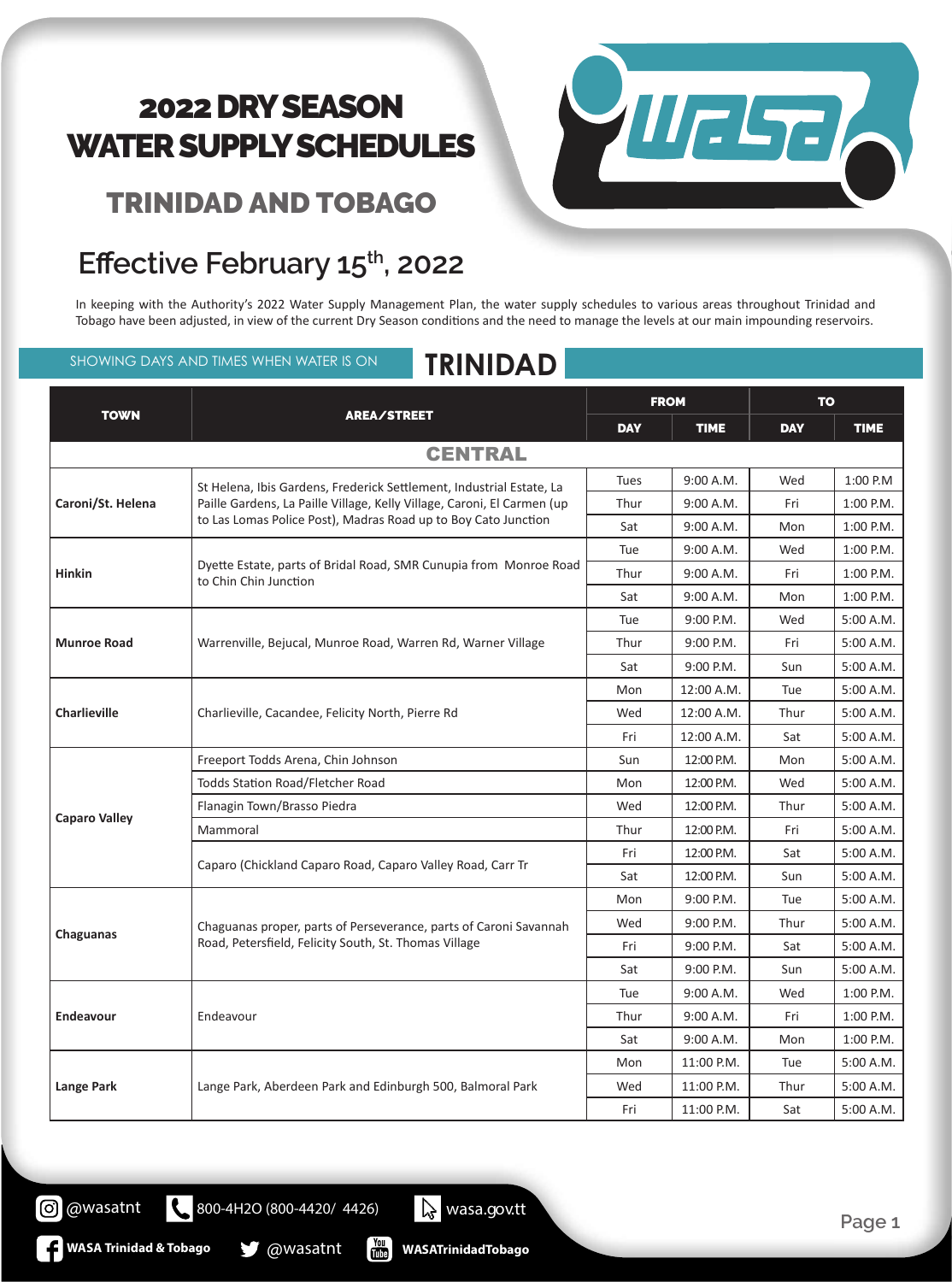VIIESE

TRINIDAD AND TOBAGO

#### Effective February 15<sup>th</sup>, 2022

SHOWING DAYS AND TIMES WHEN WATER IS ON **TRINIDAD**

| <b>TOWN</b>             | <b>AREA/STREET</b>                                                                                                                                                                                                             | <b>FROM</b> |             | <b>TO</b>  |             |  |  |  |  |
|-------------------------|--------------------------------------------------------------------------------------------------------------------------------------------------------------------------------------------------------------------------------|-------------|-------------|------------|-------------|--|--|--|--|
|                         |                                                                                                                                                                                                                                | <b>DAY</b>  | <b>TIME</b> | <b>DAY</b> | <b>TIME</b> |  |  |  |  |
| <b>CENTRAL</b>          |                                                                                                                                                                                                                                |             |             |            |             |  |  |  |  |
|                         | Enterprise, Montrose, Longdenville, Edinburgh 500 South                                                                                                                                                                        | Sun         | 9:00 P.M.   | Mon        | 5:00 A.M.   |  |  |  |  |
|                         |                                                                                                                                                                                                                                | Tue         | 9:00 P.M.   | Wed        | 5:00 A.M.   |  |  |  |  |
| Edinburgh/Montrose      |                                                                                                                                                                                                                                | Thur        | 9:00 P.M.   | Fri        | 5:00 A.M.   |  |  |  |  |
|                         |                                                                                                                                                                                                                                | Sat         | 9:00 P.M.   | Sun        | 5:00 A.M.   |  |  |  |  |
|                         | Homeland Gardens, Pt. Pleasant Tr, Soogrim Tr, Dass Tr, Depot Road                                                                                                                                                             | Tue         | 9:00 A.M.   | Wed        | 1:00 P.M.   |  |  |  |  |
| <b>Homeland Gardens</b> |                                                                                                                                                                                                                                | Thur        | 9:00 A.M.   | Fri        | 1:00 P.M.   |  |  |  |  |
|                         |                                                                                                                                                                                                                                | Sat         | 9:00 A.M.   | Mon        | 1:00 P.M.   |  |  |  |  |
|                         | Chin Chin Road, Kernaham, Home Farm Gardens, Cunupia, Pine View<br>Development, Ramcharitar Road, Paul Augustus Road, Lalloo Trace,<br>David Toby Road, Welcome Road South, Las Lomas # 1 Road, Salvary<br>Road, Boy Cato Road | Sun         | 9:00 P.M.   | Mon        | 5:00 A.M.   |  |  |  |  |
| Cunupia                 |                                                                                                                                                                                                                                | Mon         | 9:00 P.M.   | Tue        | 5:00 A.M.   |  |  |  |  |
|                         |                                                                                                                                                                                                                                | Fri         | 9:00 P.M.   | Sat        | 5:00 A.M.   |  |  |  |  |
|                         | Carapichaima, Waterloo, Orange Field, Joyce Rd, Persevrance Road                                                                                                                                                               | Tue         | 9:00 A.M.   | Wed        | 1:00 P.M.   |  |  |  |  |
| Carapichaima            |                                                                                                                                                                                                                                | Thur        | 9:00 A.M.   | Fri        | 1:00 P.M.   |  |  |  |  |
|                         |                                                                                                                                                                                                                                | Sat         | 9:00 A.M.   | Mon        | 1:00 P.M.   |  |  |  |  |
|                         | Bank Village, St. Mary's, Beaucarro, Calcutta #2                                                                                                                                                                               | Sun         | 9:00 P.M.   | Mon        | 5:00 A.M.   |  |  |  |  |
| St. Mary's              |                                                                                                                                                                                                                                | Tue         | 9:00 P.M.   | Wed        | 5:00 A.M.   |  |  |  |  |
|                         |                                                                                                                                                                                                                                | Thur        | 9:00 P.M.   | Fri        | 5:00 A.M.   |  |  |  |  |
|                         | Dairy Rd, Bastahall, Balmain Gardens                                                                                                                                                                                           | Wed         | 6:00 P.M.   | Mon        | 5:00 A.M.   |  |  |  |  |
|                         | Diamond, Indian Trail, Milton                                                                                                                                                                                                  | Mon         | 8:00 P.M.   | Sat        | 5:00 A.M.   |  |  |  |  |
| Diamond/Milton          |                                                                                                                                                                                                                                | Sun         | 8:00 P.M.   | Wed        | 8:00 A.M.   |  |  |  |  |
|                         | Mt Pleasant Tr                                                                                                                                                                                                                 | Mon         | 6:00 P.M.   | Thur       | 6:00 A.M.   |  |  |  |  |
|                         | Couva Hospital                                                                                                                                                                                                                 | Daily 24/7  |             |            |             |  |  |  |  |
| Roystonia               | Roystonia                                                                                                                                                                                                                      | Mon         | 9:00 P.M.   | Tue        | 5:00 A.M.   |  |  |  |  |
|                         |                                                                                                                                                                                                                                | Wed         | 9:00 P.M.   | Thur       | 5:00 A.M.   |  |  |  |  |
|                         |                                                                                                                                                                                                                                | Fri         | 9:00 P.M.   | Sat        | 5:00 A.M.   |  |  |  |  |
| <b>Claxton Bay</b>      | Main Road Macaulay, Bagitola Road, Ramsaroop, Rig Road, Lodge Rd                                                                                                                                                               | Fri         | 1:00 P.M.   | Tue        | 10:00 A.M.  |  |  |  |  |
|                         | Lower Cedar Hill Road                                                                                                                                                                                                          | Thur        | 1:00 P.M.   | Tue        | 10:00 A.M.  |  |  |  |  |
|                         | Upper Cedar Hill Road                                                                                                                                                                                                          | Sat         | 1:00 P.M.   | Sun        | 10:00 A.M.  |  |  |  |  |
|                         | Forres Park, Springvale, Soledad                                                                                                                                                                                               | Sun         | 10:00 A.M.  | Mon        | 10:00 A.M.  |  |  |  |  |
|                         | Caratal                                                                                                                                                                                                                        | Mon         | 6:00 P.M.   | Tue        | 10:00 A.M.  |  |  |  |  |

**WASATrinidadTobago**

800-4H2O (800-4420/ 4426) wasa.gov.tt

 $\begin{bmatrix} \frac{\gamma_{\text{OU}}}{\gamma_{\text{UU}}} \end{bmatrix}$ 

**WASA Trinidad & Tobago @wasatnt** 

@wasatnt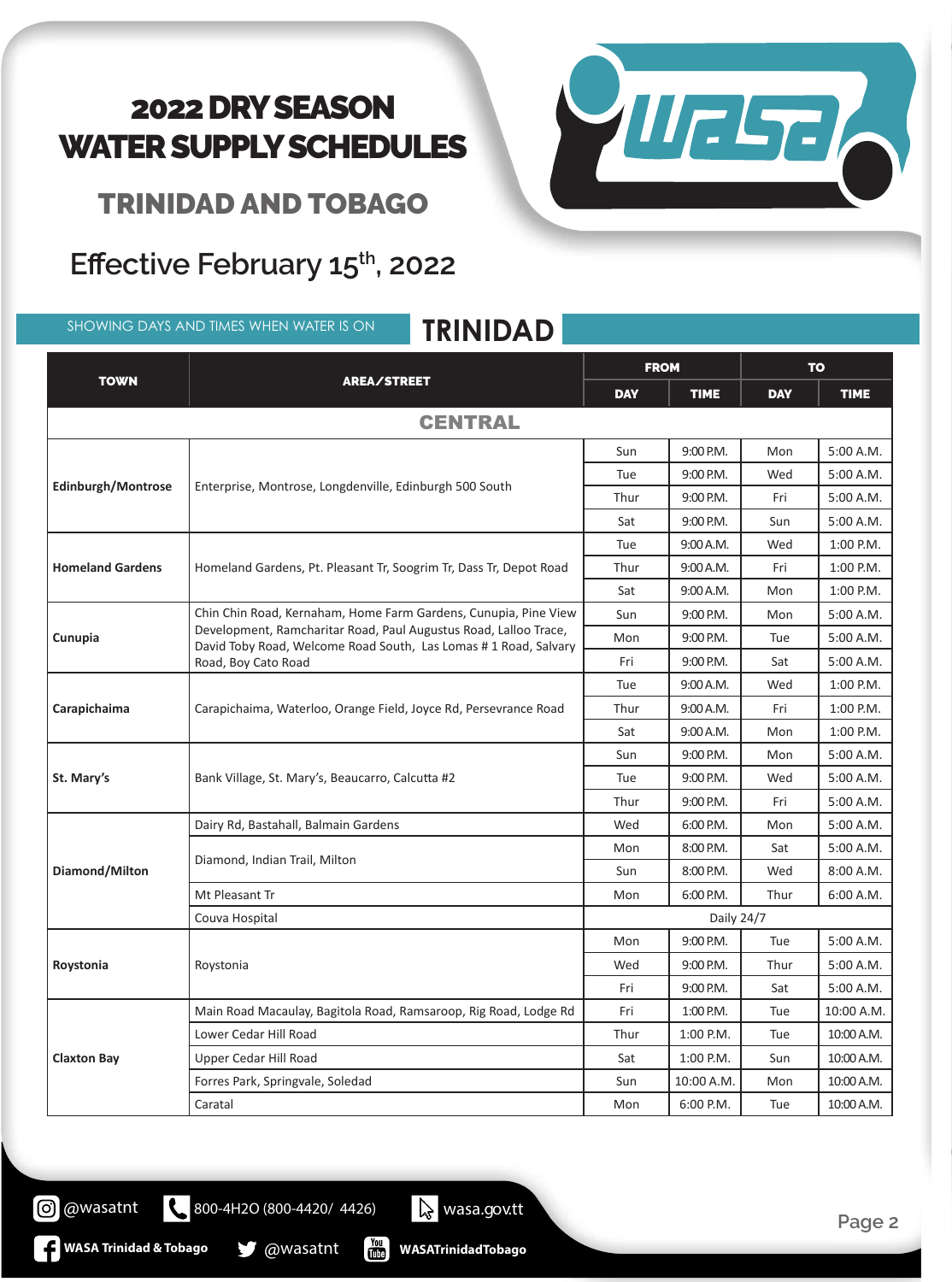

TRINIDAD AND TOBAGO

### **Effective February 15th, 2022**

SHOWING DAYS AND TIMES WHEN WATER IS ON **TRINIDAD**

#### TOWN REALSTREET FROM TO DAY | TIME | DAY | TIME **CENTRAL Claxton Bay** Main Road Macaulay, Bagitola Road, Ramsaroop, Rig Road, Lodge Rd | Fri | 1:00 P.M. | Tue | 10:00 A.M. Lower Cedar Hill Road **Thur 1:00 P.M.** Tue 10:00 A.M. Upper Cedar Hill Road Sat 1:00 P.M. Sun 10:00 A.M. Forres Park, Springvale, Soledad Sun 10:00 A.M. Mon 10:00 A.M. Mon 10:00 A.M. Caratal Mon 6:00 P.M. Tue 10:00 A.M. **Gasparillo** Lightbourne Trace, Cotton Hill, School **Tue** 10:00 A.M. Sat 10:00 A.M. Sat 10:00 A.M. Springland (San Fabien Rd), Coco Piece Sat 12:00 P.M. Tue 10:00 A.M. Merrylands, New Parforce **Tue 12:00 P.M.** Sat 10:00 A.M. Old Parforce, Happy Hill Sat 12:00 P.M. Tue 10:00 A.M. Bhagwansingh Trace **Sat 12:00 P.M.** Tue 10:00 A.M. **Marabella/Gasparillo** Marabella (Battoo Ave, Union Rd), Gasparillo (Charles St, Bonne Aventure Main Road, Caratal Road) and Charles St, Bonne<br>Aventure Main Road, Caratal Road) **Vistabella** Parts of St. Joseph Village, Vistabella, Tarouba Nightly From 11:00 P.M. to 5:00 A.M. **Marabella** Marabella (Gopaul Lands, Union Park, Battoo Boulevard) Mon | 9:00 A.M. | Mon | 6:00 P.M. Wed | 9:00 A.M. | Thur | 5:00 A.M.  $Sat \qquad 9:00 \text{ A.M.}$  Sun 5:00 A.M. **San Fernando** Mon Repos Daily 5:00 A.M. Daily 9:00 A.M. High Street, Coffee Street, Point-a-Pierre Road, Circular Road, Harris Promenade Bacci, Form a Fierre Road, Circular Road, Fiams Daily | 5:00 A.M. | Daily | 9:00 A.M. St. James Street, Independence Avenue, Mucurapo Street Daily | 5:00 A.M. | Daily | 9:00 A.M. Cipero St, Les Effort East and West, Lower Hill Side Daily Daily | 5:00 A.M. | Daily | 9:00 A.M. **San Fernando** Sumadh Gardens (Hafza Avenue, Wahid Circular Drive, Miriam Street) Sundan Gardens (narza Avenue, wanid Circular Drive, wintani Marting Schedule - Once every 3 days Sumadh Gardens (Jennifer Heights, Alexander Road, Wharton Street) | Rotating Schedule - Once every 3 days St. Joseph Village High Points **Rotating Schedule - Once every 3 days** Rotating Schedule - Once every 3 days

800-4H2O (800-4420/ 4426) wasa.gov.tt

**WASA Trinidad & Tobago @** @wasatnt

**WASATrinidadTobago**

 $\begin{bmatrix} \gamma_{01} \\ m_{12} \end{bmatrix}$ 

Happy Hill **Happy Hill** Rotating Schedule - Once every 3 days